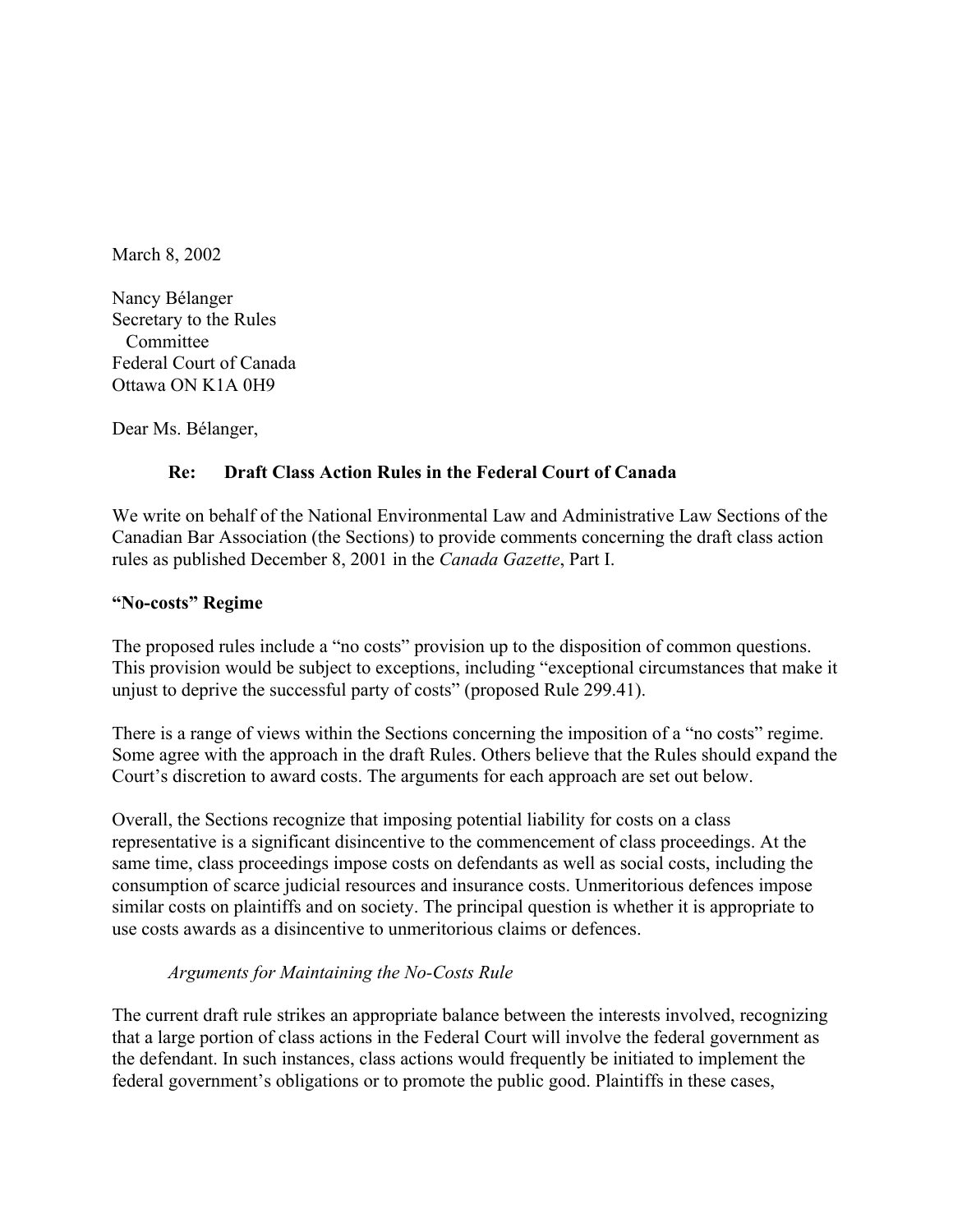according to this view, should not be exposed to costs awards, as this would inhibit the initiation of meritorious class proceedings.

### *Arguments for Expanding the Court's Discretion to Award Costs*

It is important to provide some disincentive to bringing unmeritorious class proceedings or to pursuing unmeritorious defences. While the certification process resolves certain issues and requires that the plaintiff appear to have a cause of action (this issue is further discussed below), it cannot determine whether the proposed proceeding ultimately has any substantive merit. Accordingly, it is too narrow to permit costs only in "exceptional circumstances" or where parties have taken frivolous or unnecessary steps. Under this view, an appropriate balancing of these interests would be to preserve the general principle that costs follow the event while at the same time providing some guidance on how the Court should exercise its discretion in awarding costs — for instance, providing that costs should not generally be awarded against an unsuccessful class plaintiff or their counsel where the claim raised novel issues or was in the public interest.

### *Arguments Concerning Awards Against Counsel*

Some have suggested that one way to address the concern that costs will be a disincentive to meritorious class proceedings is to include an express discretion to award costs against plaintiff's counsel in appropriate circumstances. Although costs awards against counsel are unusual, this position is based on the view that most class actions are counsel driven, that plaintiff's counsel stands to reap substantial benefits if successful and that, accordingly, costs awards against plaintiff's counsel in class proceedings should not be as narrowly restricted as those in traditional proceedings. The opposite view is that it is inappropriate to award costs against plaintiff's counsel, many of whom already incur significant risks by taking on class actions on a contingency basis and many of whom are responsible for payment of the client's disbursements up front.

### **Certifying Defendant Classes**

Proposed Rule 299.15 would permit certification of defendant classes. We believe that this provision should be deleted. This view is consistent with the September 22, 2000 submission of a working group of the CBA to the Chair of the Rules Committee (a copy of which is attached for ease of reference).

In the September 22, 2000 submission, the working group noted that there is a fundamental difference between allowing a person to obtain a benefit and requiring a person to suffer a detriment. Persons facing potentially significant financial and other consequences have the right to defend their own interests and should not be required to rely upon a class representative to do it for them. Certification of defendant classes would deprive persons of this right.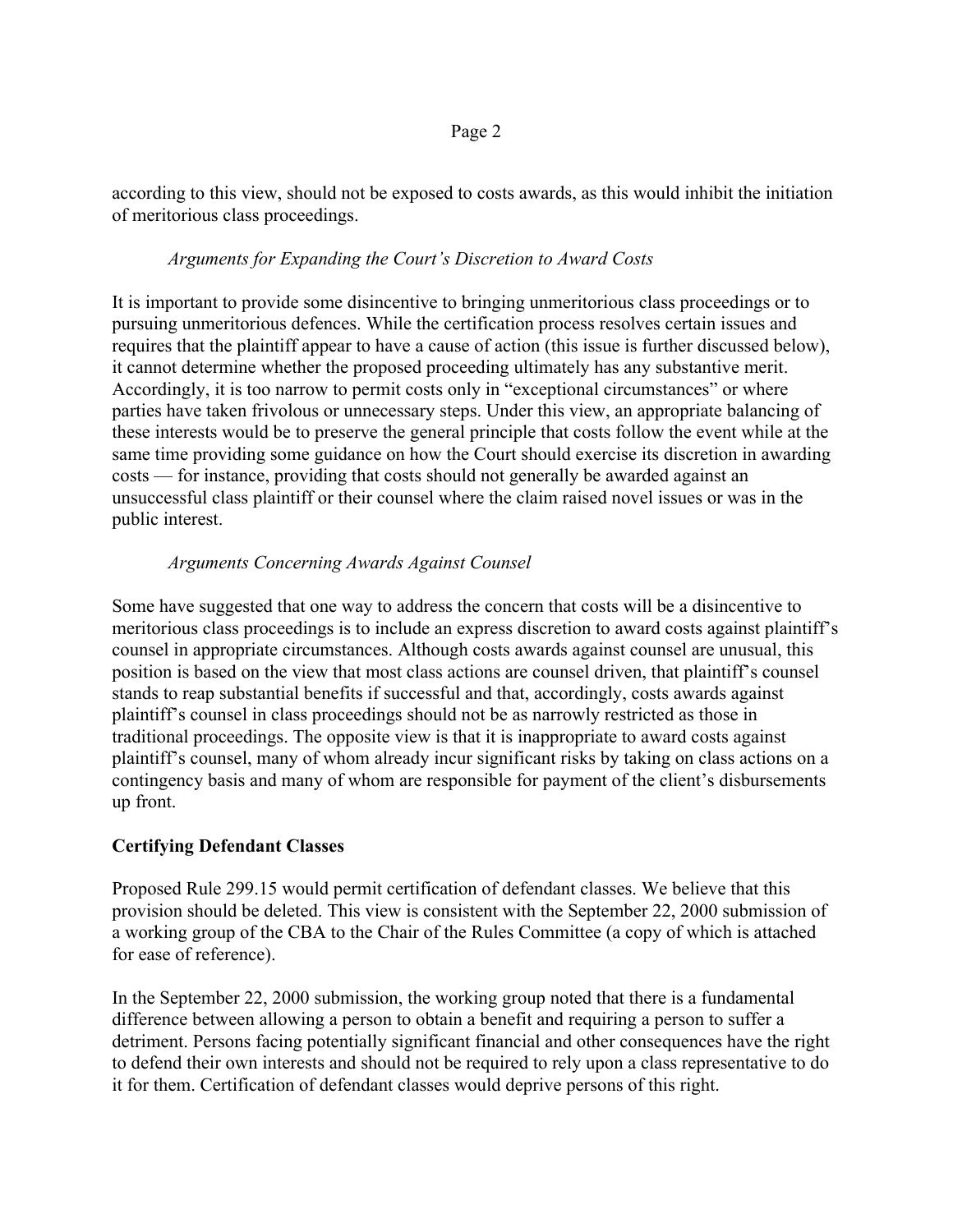The draft Rules go some way to addressing this concern by allowing a defendant to opt out of the class. At the same time, it is possible for individual defendants in a certified class not to receive actual notice of the proceeding, given the court's discretion as to notice under proposed Rule 299.34. Therefore, they may not be aware that there is a proceeding in which they can decide not to participate.

Having said this, some of us believe that certification of defendant classes should be permitted as a matter of public policy. Certification of defendant classes is permitted in Ontario with no apparent problems.<sup>1</sup>

## **Respondent's Evidence on Motion for Certification**

Proposed Rule 299.17(4) sets out the requirements for affidavits from the moving party and respondent on a motion for certification. Proposed Rule 299.17(4)(a) would require both the moving party and respondent to swear that they know of no material fact relevant to the motion that has not been disclosed in the person's affidavit. Proposed Rule 299.17(4)(b) would require both the moving party and the respondent to provide, to the best of their knowledge, the number of members of the proposed class.

In many cases, it would be difficult for a respondent to meet these two requirements. From respondents' perspective, the amount of information that is "material" to a motion to certify a class action can be quite large. Some of us believe that requiring such information to be disclosed in the responding affidavit is potentially a significant and onerous undertaking which may inappropriately impose obligations akin to discovery obligations at the pre-certification stage. It also opens the door to parties using motions to certify as a fishing expedition. They would therefore recommend that proposed Rules 299.17(4)(b) be either deleted or clarified to make it less onerous. Others think the proposed disclosure requirement is no more onerous than the defendant's normal discovery obligations. Further, this view holds that it is appropriate to impose such an obligation given the purposes of class actions — to streamline the procedure and do justice to the parties — and given that the defendant usually has far more information than the plaintiffs.

Similarly, some believe that it is also inappropriate to require the respondent to provide an estimate of the number of persons in the class at the pre-certification stage. In many instances, there will be no way of the respondent knowing this number. In addition, in this view, the requirement appears to unfairly prevent the respondent, at the pre-certification stage, from denying the existence of a class. Others think that the respondent is often in the best position to have this information and that requiring the respondent to disclose this information or depose

<sup>1</sup>*Class Proceedings Act*, S.O. 1992, c. 6, s. 4; *Chippewas of Sarnia v. Canada (A.G.)* (1996), 29 O.R. (3d) 549 (Gen. Div.).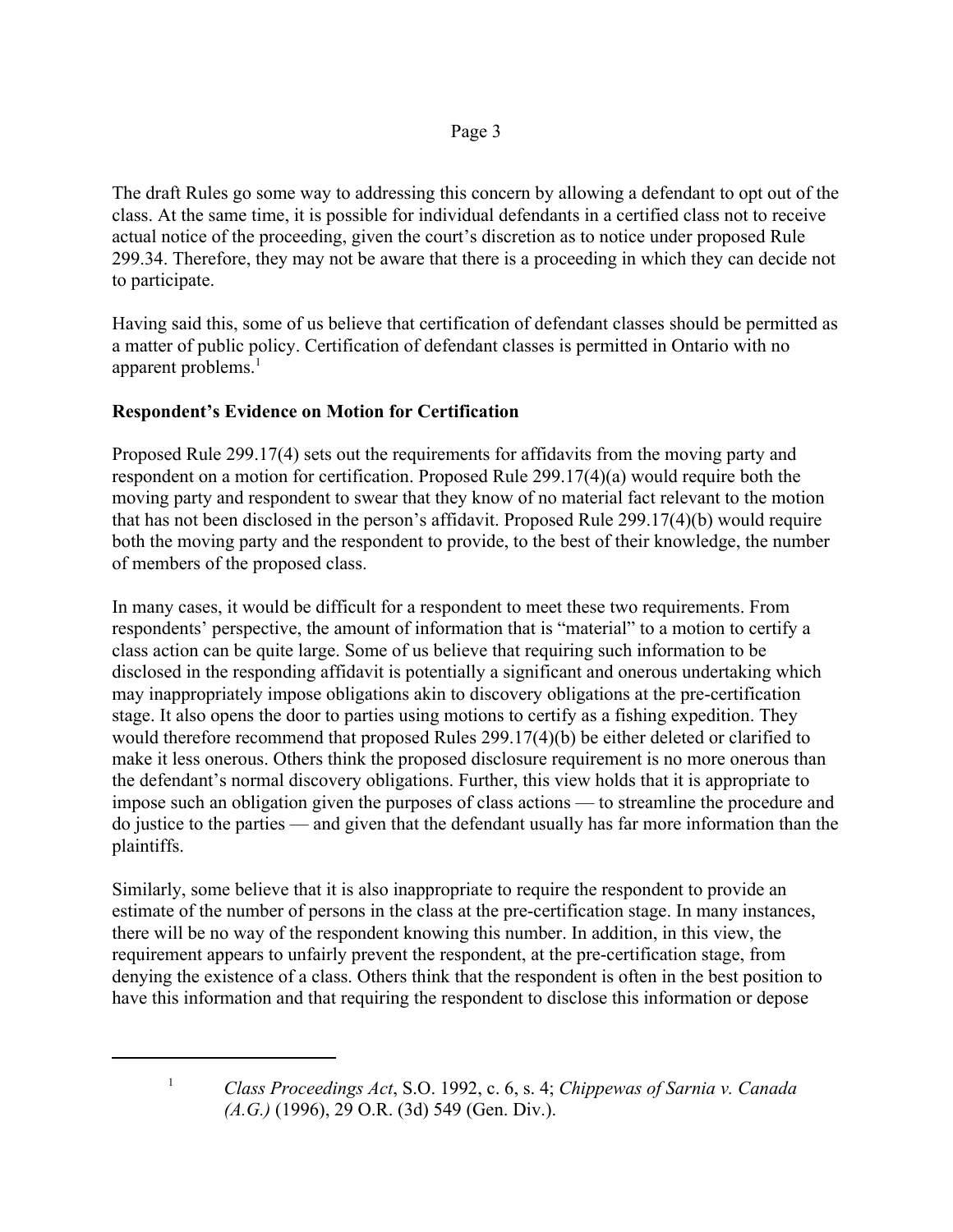## Page 4

that it is unknown is consistent with the policy purpose of identifying, locating and informing persons who may be within the class.

# **Criteria for Certification**

As noted in the September 22, 2000 letter, the criteria for certification of a class action should not impede novel claims. Proposed Rule 299.18(1)(a) would establish a standard that the pleadings must "disclose a cause of action". On its face, this would seem to be an appropriately low threshold. However, it is conceivable that judges would use this standard to engage in a more rigorous examination of the merits. We would prefer a standard that the pleadings "appear to disclose" a cause of action or that they disclose a "reasonable" cause of action. In doing so, the rules would recognize that the appropriate test to satisfy this requirement is the test applied on a motion to strike for no cause of action.

In the September 22, 2000 letter, concerns were expressed about the criterion that the class action must be the "preferable procedure". However, there is now greater comfort with this standard, given that "preferable procedure" is determined with reference to the considerations in proposed Rule 299.18(2). We also note that the Supreme Court of Canada commented on the question of "preferable procedure" in its October 2001 decision in *Hollick v. Toronto.*<sup>2</sup> The headnote to that decision states:

In the absence of legislative guidance, the preferability inquiry should be conducted through the lens of the three principal advantages of class actions: judicial economy, access to justice, and behaviour modification. The question of preferability must take into account the importance of the common issues in relation to the claims as a whole. The preferability requirement was intended to capture the question of whether a class proceeding would be preferable in the sense of preferable to other procedures such as joinder, test cases and consolidation. The preferability analysis requires the court to look to all reasonably available means of resolving the class members' claims, and not just at the possibility of individual actions.

Some consideration should be given to including these principles in the Rule.

Proposed Rule 299.18(1) allows the judge to certify an action. We suggest that the rules make it clear that judges also have the power to certify common questions of law.

# **Substitute Representative in Appeal**

Proposed Rule 299.33(2) deals with substitution of a representative plaintiff who either does not appeal an order or who appeals and then discontinues the appeal. The proposed Rule would

 $^{2}$  2001 SCC 68